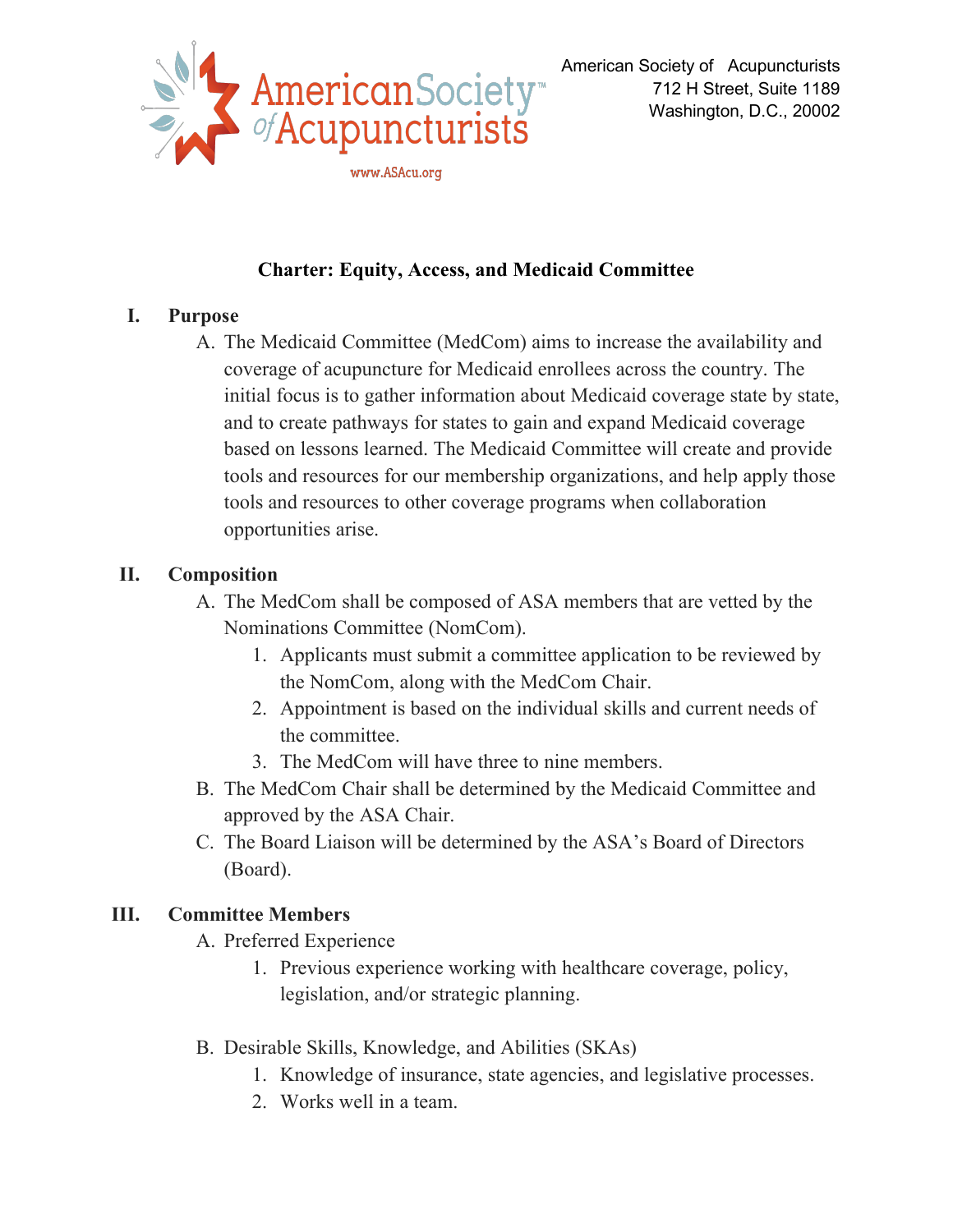

www.ASAcu.org

3. Able to

use or willing to learn MS Office and other software programs, including Google Docs.

- 4. Passionate and driven.
- 5. Willing to commit to monthly meetings and assigned tasks between meetings.

#### C. Professional and Personal Attributes

- 1. Determination and perseverance.
- 2. Personal and professional integrity.
- 3. Demonstrates collegiality and collaboration.
- 4. Patience and kindness, willingness to mentor upcoming professionals
- D. Responsibilities, **MedCom** will:
	- 1. Interface with ASA leadership and committees whose work is related to similar initiatives as MedCom such as: Advocacy, Research and Insurance committees.
	- 2. Reach out to the states to identify members who have done this work in the past, and those who are interested in doing this work in the future in order to create a relationship-building system.
	- 3. Maintain communication with stakeholders who are working on similar initiatives.
	- 4. Create material to share with the states regarding healthcare coverage and how to implement changes that relate to healthcare coverage, policy, and access.

#### **IV. Meetings**

- A. The Medicaid Committee will meet monthly with additional meetings as needed.
	- 1. Meetings will be via phone or zoom for 1-2 hours.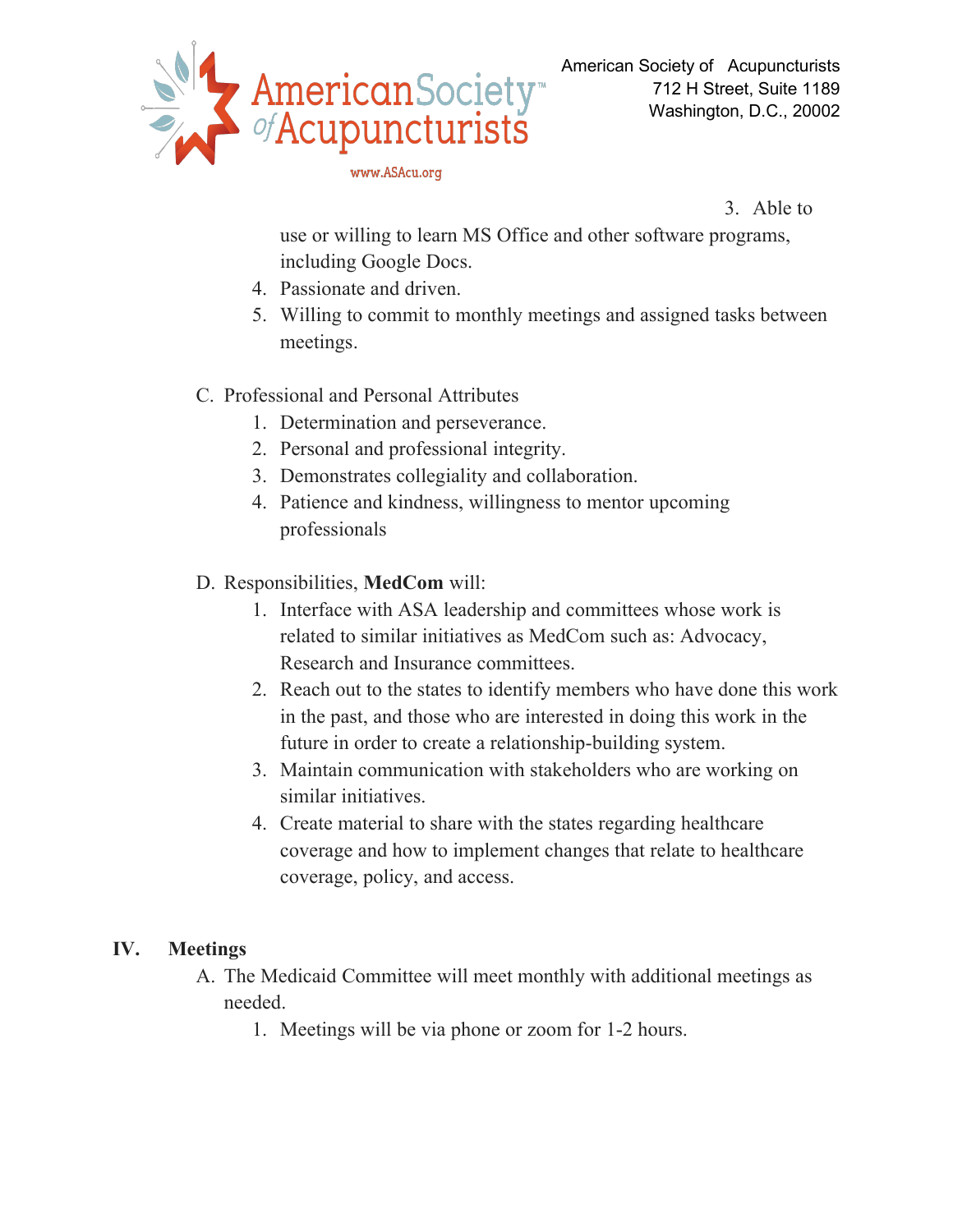

# **V. Order of Operations**

- A. Committee members will work in a collaborative environment to determine initiatives and strategy.
- B. Concerns from committee members can be brought to the Chair or the Board Liaison, or if necessary, the ASA Chair.
- C. The Board Liaison and/or Chair will communicate with the ASA BOD regarding matters that require board approval.

### **VI. Current Positions**

- A. Chair
	- 1. Tuesday Wasserman
- B. Board Liaison
	- 1. Amy Mager
- C. Members
	- 1. Joe Pandolfo
	- 2. Jared West
	- 3. Denise Tyson
	- 4. Laura Ocker
	- 5. Beth Howlett

## **VII. Phase I Goals**

- A. Establish Medicaid Committee members
- B. Identify key liaison(s) from each state
- C. Connect with national stakeholders/allies such as: AAMA, NCCAOM, WHITS, IM4US
- D. Host workgroup meetings with liaisons 1-2/year
- E. Identify needs, pathways to success, and asks within each state
	- 1. Focus on member states first
- F. Create evidence-based informational material to support states that are working on healthcare coverage and expansion.